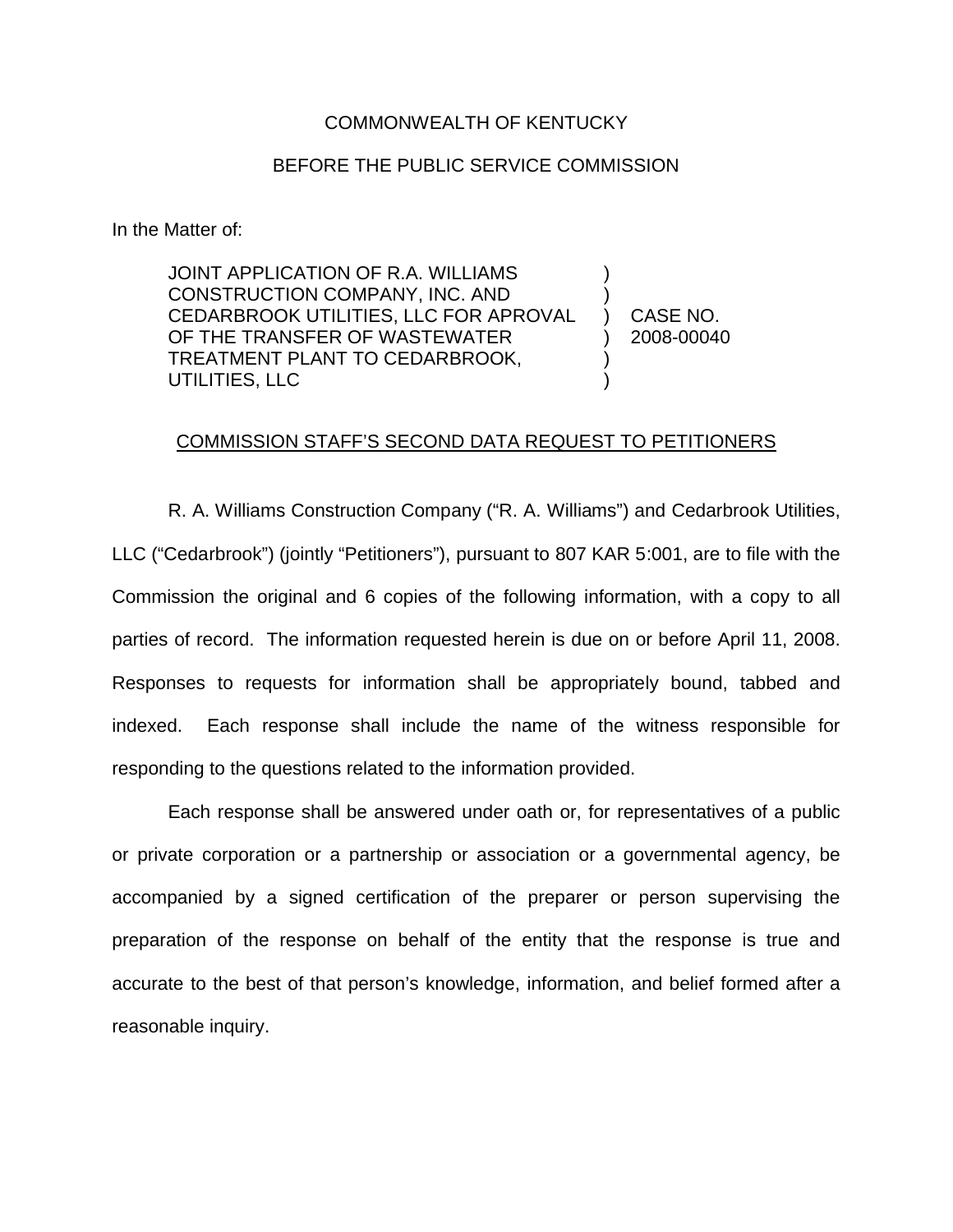Petitioners shall make timely amendment to any prior responses if either obtains information which indicates that the response was incorrect when made or, though correct when made, is now incorrect in any material respect. For any requests to which Petitioners fail or refuse to furnish all or part of the requested information, Petitioners shall provide a written explanation of the specific grounds for their failure to completely and precisely respond.

Careful attention should be given to copied material to ensure that it is legible. When the requested information has been previously provided in this proceeding in the requested format, reference may be made to the specific location of that information in responding to this request. When applicable, the requested information shall be separately provided for total company operations and jurisdictional operations.

1. Refer to the Petitioners' Response to Item 3 of Commission Staff's First Data Request.

a. In its Agreed Order, the Environmental and Public Protection Cabinet ("EPPC") acknowledged that Petitioners filed with the Commission an application for approval of the proposed transfer of R.A. Williams to Cedarbrook. Explain in detail how the EPPC's acknowledgement of filing of the transfer application with the Commission can be construed as confirming that the proposed transfer of R. A. Williams to Cedarbrook is in the public interest.

b. In its Agreed Order, the EPPC states that "If the Public Service Commission does not approve the sale to Cedarbrook Utilities, LLC, then R. A. Williams shall submit a new application to approve the sale of the facility to the Public Service Commission within one hundred twenty (120) days of that commission's disapproval." If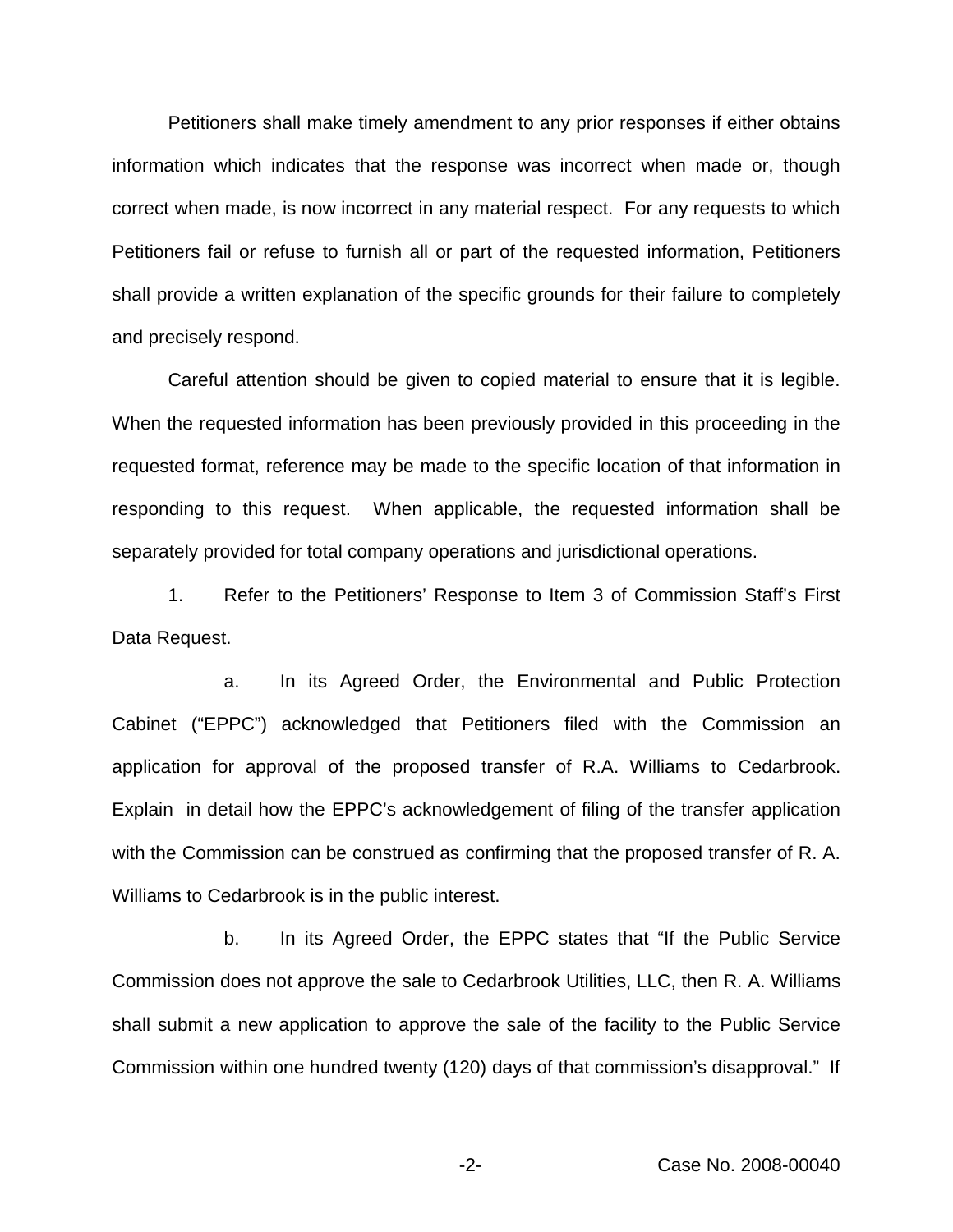the Commission denies Petitioners' request, provide R. A. Williams' contingency plan regarding the filing of a new application with the Commission within 120 days of the denial.

c. Petitioners state that "R.A. Williams has been working diligently since 1996 to identify a technically qualified entity to which the Cedarbrook WWTP can be transferred, and Cedarbrook is the only technically qualified entity willing to take ownership of the subject WWTP." Provide a narrative describing the diligent process R. A. Williams used to identify a technically qualified entity. Provide a list of the entities R. A. Williams contacted, copies of all correspondence, and copies of all workpapers related to the diligent attempts to identify a technically qualified entity.

2. Refer to Petitioners' Response to Item 4 of Commission Staff's First Data Request. For each violation that was cited by the Division of Water, provide copies of any correspondence between R. A. Williams and Covered Bridge Utilities, LLC, describing the Division of Water finding and any recommendation regarding the action that R. A. Williams should take to rectify the violation. For each recommendation explain if it was accepted by R. A. Williams.

3. Refer to Petitioners' Response to Item 8 of Commission Staff's First Data Request. Provide documentation to show that Cedarbrook, or its owners, currently possess the financial ability to operate R. A. Williams' wastewater treatment facility.

4. Refer to Petitioners' Response to Item 10 of Commission Staff's First Data Request. Provide the expected cost of each item listed in the response.

5. Refer to Petitioners' Response to Item 11(a) of Commission Staff's First Data Request.